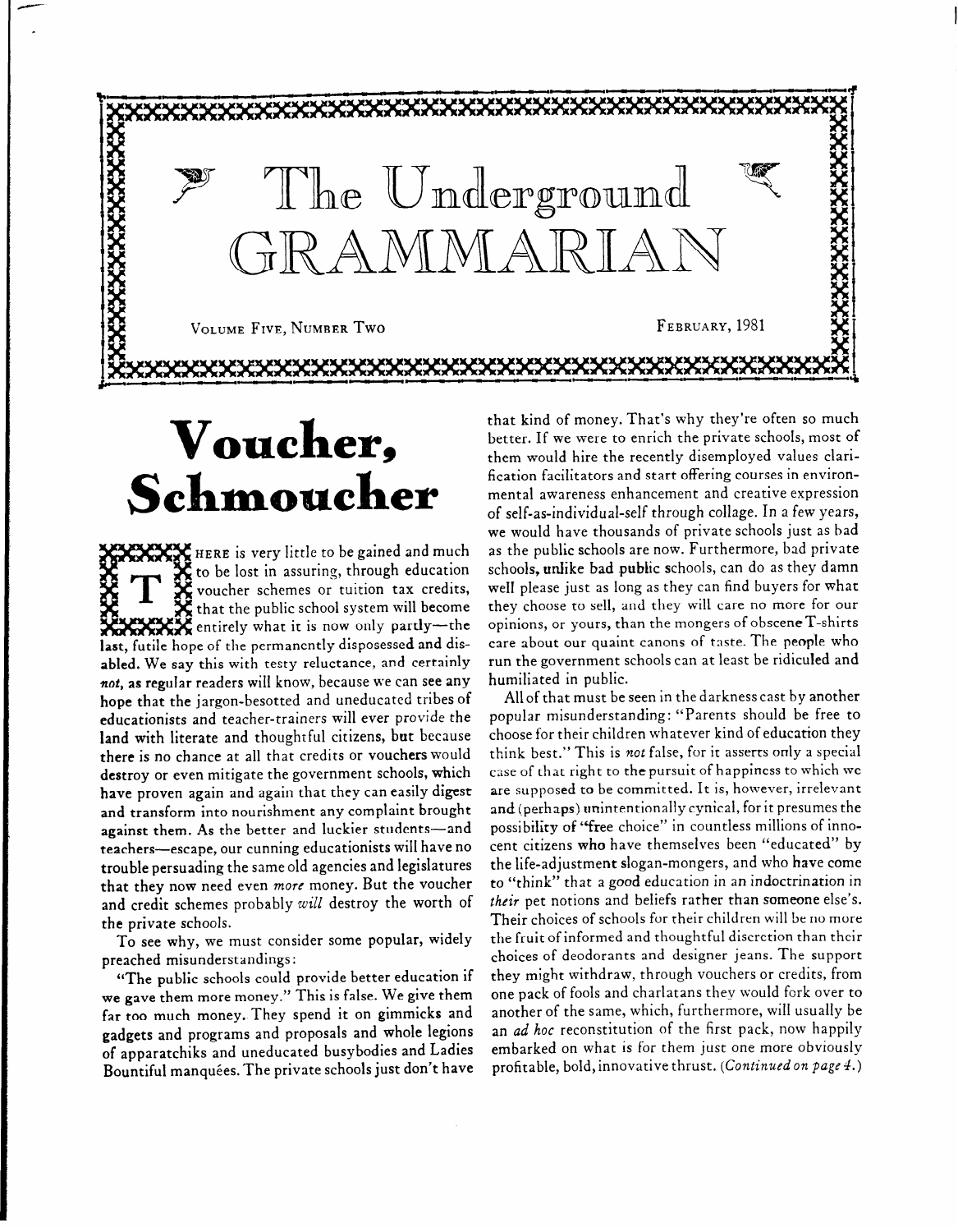## Strangers in Paradigms and 'Historicity' as Categories in Liter**or The Hegemony Connection**

W<sub>E</sub> are not guilty of omitting capital experience of the passage reprinted below. Nor is that omission to be accounted, strictly speaking, an "error," except, of course, in taste. It is merely an example of what is known to printers as ilcockroach typography," an affectation once thought more appropriate in ads for emporia devoted to the swift removal of unsightly hair than to the announcement of scholarly colloquia on the "richnesspast, present, and future-of our collective humanistic treasury."

Cockroach typograghy is named after archy, thatcourageouscummingsofcockroaches, who had to write his poetry by diving headfirst onto the typewriter keys, but could not manage the shift. And had thedescriberof "theparadigmexchange" been required to compose his piece in the same way, Earth would be more fair.

the paradigm exchange took place not, as you might well imagine, at Checkpoint Charlie in a murky fog, but at the University of Minnesota in a murky fog. It might not have been, however, quite the innocent romp it seems. Indeed, our staff cryptanalyst has concluded that the colloquium was nothing less than a "cover" for a covert operation laid on by a band of royalty-rich humanities professors in collusion with the international banking and fund-laundering cartel. In support of his hypothesis, he con tends that the cited passage is obviously in code, which he unravels thus: "Taking stock. Capitalize currency exchanges [and/or] brokerages, Coin bank deposits richness treasury."

Well, while we do admit that an international conspiracy of professors and bankers is certainly more plausible than a brokerage characterized by exchanges of tools and explorations of modes, and than the examination of forms *(and the*  paradigms themselves) through the application of modes; and while it is true that the supposedly decoded message makes a bit more sense than the original text, we're just not buying it. Those folk are *intellectuals,* dammit! They aren't even a pack of educationists, never mind international conspirators. We're going togive them the benefit of the doubt and assure you that there is probably nothing more sinister in that passage than a muddled and inappropriate metaphor, some vainglorious but routine jargon, and perhaps a pervasive malaise compounded of pretentiousness and the perfectly justifiable fear of academicians that no one out in the world is taking them seriously.

**HARACTER AND THE TERM DESCRIPTION OF THE TERM OF THE TERM OF THE TERM OF THE TERM OF THE TERM OF THE TERM OF T**<br>The condition of the condition of the condition of the condition of the condition of the condition of the con

But the cryptanalyst remains unconvinced. He smugly points out that this so-called paradigm exchange provides a morning session called *"Accounting* for the Disciplines" *(his* italics), and then an afternoon session, "More Accounting for the Disciplines" (ditto). We reply that disciplines do indeed seem to require lots of accounting for, especially those that might be brokered through papers about "Modes of Space and Interiority: Ontology or Sociology," "Proust's Paradigm: A Production, a Figure, an Object of

and 'Historicity' as Categories in Literary Reception" and the "Hegemony of

Interpretation."<br>That was the point that convinced our that no self-respecting gang of hard-eyed money manipulators and bagmen would take the risk of doing business with bozos who run so easily off at the mouth. Only a public institution of higher learning can take a chance like that.

So, thank goodness, the paradigm exexchange was probably just a harmless frolic of porseffors. And why not? If the poets are to be the unacknowledged Iegislators of the world, they will surely need some help, some bureaucrats and appliers of analytical models, some paperpushers and methodologists of analysis and interpretation. Those artist types are clever enough in their own little specialties, but you can't expect them to handle the hard stuff. For that you need porseffors.

It happened once that archy's boss, Don Marquis, invited the insect to visit him at home, provided only that he come without any friends or kinfolk. To that, the Villon of vermin replied:

> boss you should have learned by this time that Ii terature makes strange bedfellows

So where is that cockroach, now that we

### **the paradigm exchange**

Taking stock of the state of critical inquiry in the humanities and arts, this colloquium capitalizes on the diversity among the disciplines, and the currency of creative theories and methodologies of textual analysis and interpretation that bring changing perspectives to scholars and students. Exchanges of texts and tools and explorations of new modes of humanistic thinking characterize the brokerage of the colloquium. Through application of numerous analytical models, a variety of art forms will be examined. This will be followed by an examination of the paradigms themselves, coined in realms that bank deposits from anthropology, physics, history, and linguistics, to literature, philosophy, sociology, and psychology. The Colloquium aims to inventory the richness-past, present, and future-of our collective humanistic treasury.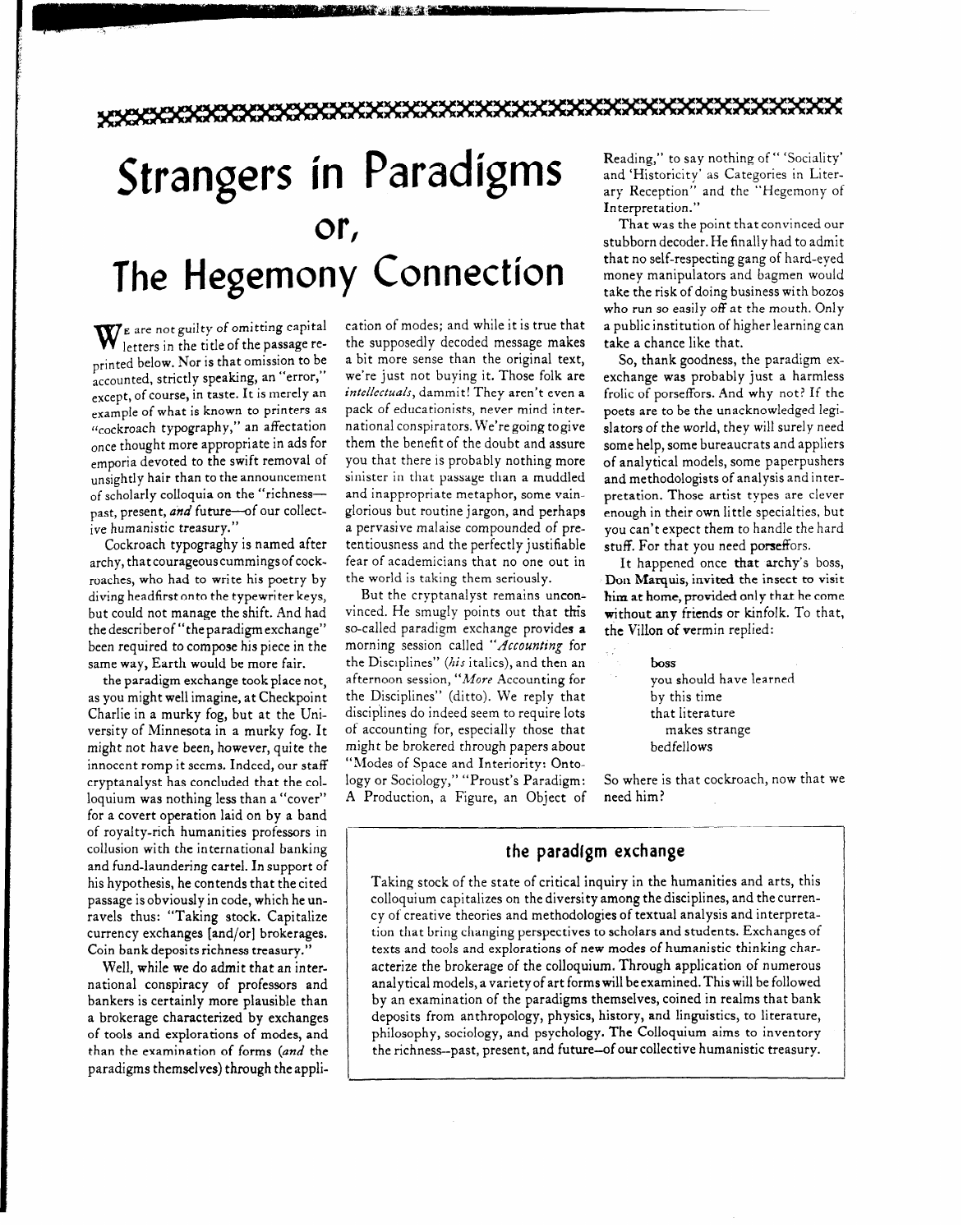

**HERE at Glassboro State College we are blessed**<br>with some of America's most outstanding cam-<br>pus humor publications. And they're free, too with some of America's most outstanding cam-The citizens of New Jersey cheerfully bear the expense, because they understand (we've told them and told them) that the worst thing that can happen to a school is that it might become *less* fun than a barrel of monkeys.

Never fear. It can't happen here, certainly not so Iong as we continue to enjoy the services of scores of people like those funny folk in Co-operative Education, for instance. Their latest brochure starts right off with this absolutely socko bit of dialog: "What is cooperative education? In it's simplist definition, it is learning by doing." How about that? You're not going to find that class of humor in the Harvard *Lampoon,* **you** know.

And whatever we may lack in class, we make up for in comedy. Other schools will have a top banana and a few seconds, maybe, but we have middle bananas, bottom bananas, and even a platoon of assistant vice-bananas.

We may even have some adjunct bananas, for some of our ribticklingest copy appears regularly in those little catalogs of cute courses sent out by the Office of Adult Continuing Education. (Even the title gets a snicker, implying the risible existence of that from which it is so laboriously distinguished-Juvenile Instantaneous Education.) Notice, for instance, how the possibly forbidding academic solemnity of a course called "Betting to Win" (wittily listed in the "Finance" section) is entertainingly alleviated when would-be students are exhorted: "Gain a solid and workable understanding of the intricacies surrounding most thoroughbred race tracks." If you've never driven through the traffic circles of southern New Jersey, you might not get that clever joke, but that is your failing, and certainly not the humorist's.

Then there's the Psychologists' Conference, open not to just anyone, of course, however adult and continuing, but only to "School Psychologists with intermediate to advanced level experience in personality assessment. What could be drearier? But a Glassboro gag writer can

always find exactly the right, defe touch with which the lighten even so dismal an occasion as a convocation of personality assessors with one level experience or another:

The program is designed to enhance interaction between the participants and guest speakers. All participants and guest speakers are encouraged to stay overnight.

(On the other hand, we could be wrong. Maybe it isn't intended to be funny at all, but simply to suggest, if only to the cognoscenti of interaction enhancement, that adult education is to education as adult books are to books.)

Sometimes, of course, the humor of the Adult Continuing Education catalog is tinged with melnncholv. Consider, for example, "Job Options for Educators":

This workshop is specifically designed for educators who wish to explore alternative careers. Participants will have the opportunity to explore various career options consistent with their interests, values, skills and special abilities.

That is funny, we admit. Very funny. But it's kind of sad too, don't you think? After all, there just aren't that many openings for people whose interests, values, skills. and special abilities are so accurately portrayed in their contributions to our journals of campus humor.

Well, let's not let that unhappy thought spoil the fun all those wonderful people bring us. Besides, they can always stay on as "educators," Iaughing all the way.



# The Underground<br>GRAMMARIAN

Published monthly, September to May<br>R. Mitchell, Assistant Circulation Manager Post Office Box 203, Glassboro, New Jersey 08028 Post Office Box 203, Glassboro, New Jersey OS028  $\sum_{i=1}^{n}$ 

*Neitker can his mind be tkougkt to be* **in** *tune, ztkose words do* jawe; *nor his reason in frame, whose sentence is preposterous.*